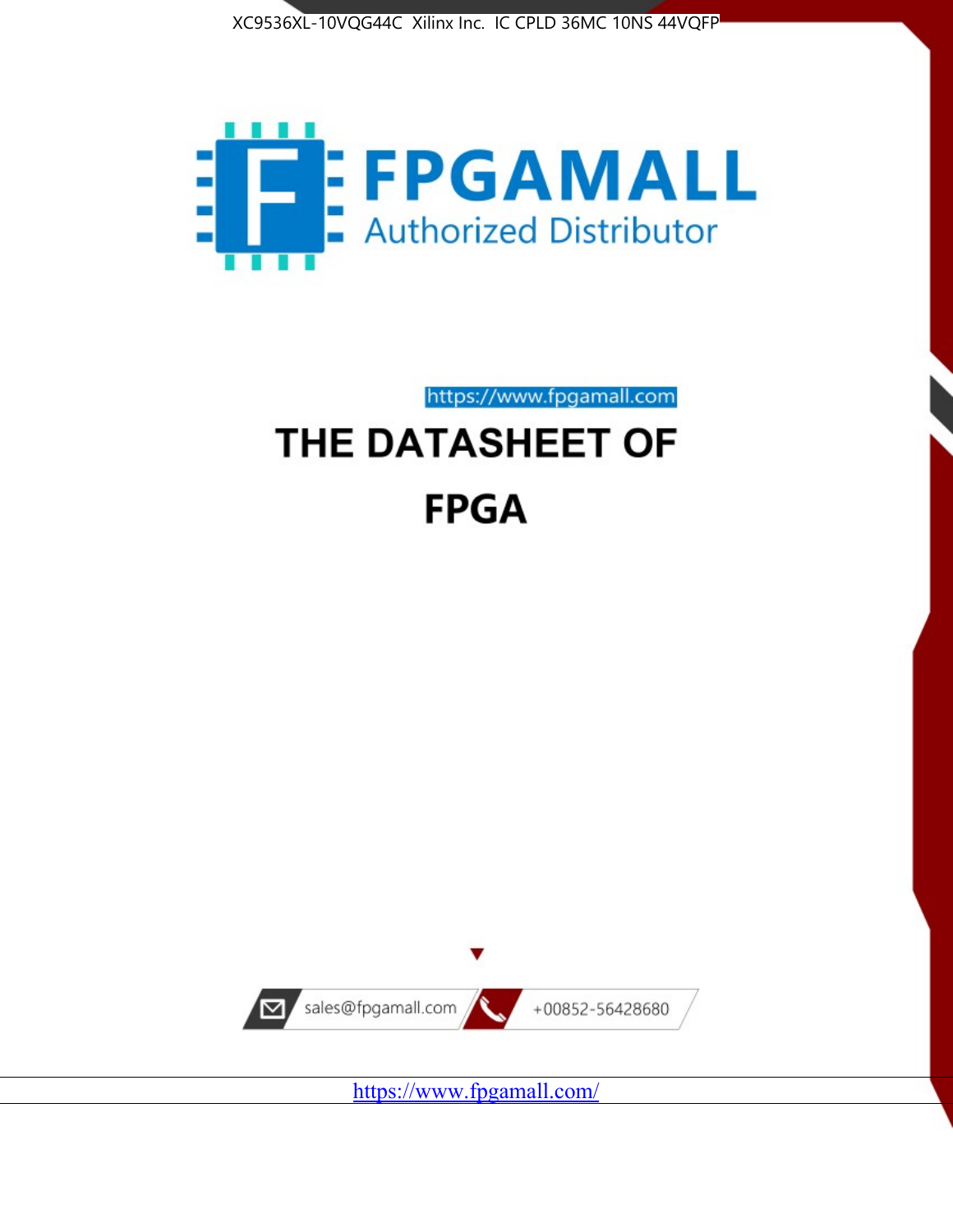# **EXALINX®**

DS058 (v1.9) April 3, 2007 **0 0 Product Specification**

#### **Features**

- 5 ns pin-to-pin logic delays
- System frequency up to 178 MHz
- 36 macrocells with 800 usable gates
- Available in small footprint packages
	- 44-pin PLCC (34 user I/O pins)
	- 44-pin VQFP (34 user I/O pins)
	- 48-pin CSP (36 user I/O pins)
	- 64-pin VQFP (36 user I/O pins)
	- Pb-free available for all packages
	- Optimized for high-performance 3.3V systems
		- Low power operation
		- 5V tolerant I/O pins accept 5 V, 3.3V, and 2.5V signals
		- 3.3V or 2.5V output capability
		- Advanced 0.35 micron feature size CMOS Fast FLASH™ technology
- Advanced system features
	- In-system programmable
		- Superior pin-locking and routability with Fast CONNECT™ II switch matrix
		- Extra wide 54-input Function Blocks
		- Up to 90 product-terms per macrocell with individual product-term allocation
		- Local clock inversion with three global and one product-term clocks
		- Individual output enable per output pin
		- Input hysteresis on all user and boundary-scan pin inputs
		- Bus-hold circuitry on all user pin inputs
	- Full IEEE Standard 1149.1 boundary-scan (JTAG)
- Fast concurrent programming
- Slew rate control on individual outputs
- Enhanced data security features
- Excellent quality and reliability
	- Endurance exceeding 10,000 program/erase cycles
	- 20 year data retention
	- ESD protection exceeding 2,000V
- Pin-compatible with 5V-core XC9536 device in the 44-pin PLCC package and the 48-pin CSP package

WARNING: Programming temperature range of  $T_A = 0^\circ$  C to +70° C

### **Description**

The XC9536XL is a 3.3V CPLD targeted for high-performance, low-voltage applications in leading-edge communications and computing systems. It is comprised of two

### **XC9536XL High Performance CPLD**

54V18 Function Blocks, providing 800 usable gates with propagation delays of 5 ns. See Figure 2 for architecture overview.

#### **Power Estimation**

Power dissipation in CPLDs can vary substantially depending on the system frequency, design application and output loading. To help reduce power dissipation, each macrocell in a XC9500XL device may be configured for low-power mode (from the default high-performance mode). In addition, unused product-terms and macrocells are automatically deactivated by the software to further conserve power. For a general estimate of  $I_{CC}$ , the following equation may be used:

 $I_{CC}(mA) = MC_{HS}(0.175*PT_{HS} + 0.345) + MC_{LP}(0.052*PT_{LP}$ + 0.272) + 0.04 \*  $\overline{MC}_{TOG}$ ( $\overline{MC}_{HS}$  + $\overline{MC}_{LP}$ )\* f

where:

 $MC_{HS}$  = # macrocells in high-speed configuration  $PT_{HS}$  = average number of high-speed product terms per macrocell

 $MC<sub>LP</sub> = # macrocells in low power configuration$ 

 $PT_{LP}$  = average number of low power product terms per macrocell

f = maximum clock frequency

MCTOG = average % of flip-flops toggling per clock (~12%)

This calculation was derived from laboratory measurements of an XC9500XL part filled with 16-bit counters and allowing a single output (the LSB) to be enabled. The actual  $I_{CC}$ value varies with the design application and should be verified during normal system operation. Figure 1 shows the above estimation in a graphical form. For a more detailed discussion of power consumption in this device, see Xilinx

<sup>© 2006</sup> Xilinx, Inc. All rights reserved. All Xilinx trademarks, registered trademarks, patents, and disclaimers are as listed at **<http://www.xilinx.com/legal.htm>**. All other trademarks and registered trademarks are the property of their respective owners. All specifications are subject to change without notice.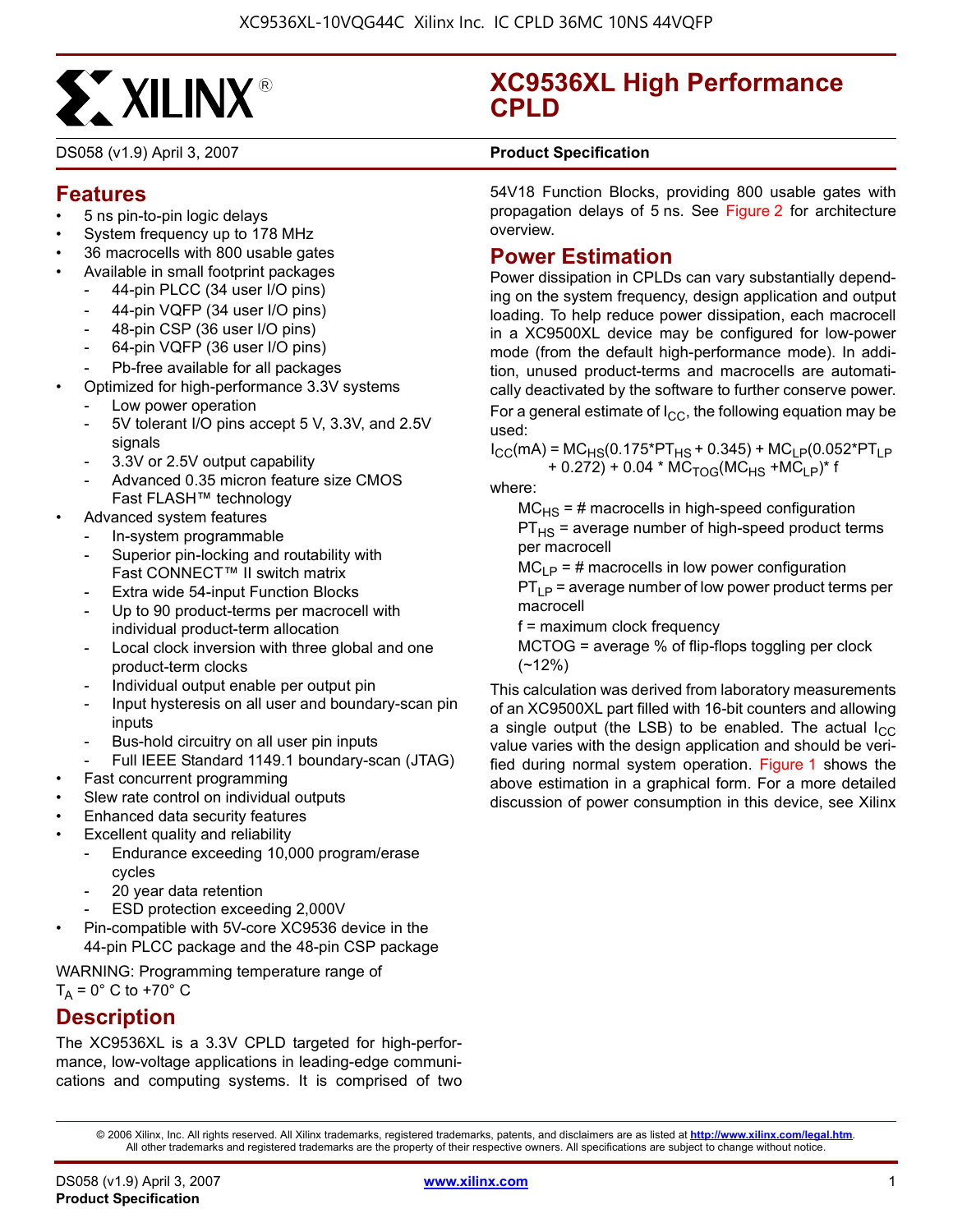application note **[XAPP114, "Understanding XC9500XL](http://direct.xilinx.com/bvdocs/appnotes/xapp114.pdf) [CPLD Power."](http://direct.xilinx.com/bvdocs/appnotes/xapp114.pdf)**



*Figure 1:* Typical I<sub>CC</sub> vs. Frequency for XC9536XL



DS058\_02\_081500

*Figure 2:* **XC9536XL Architecture**  Function Block outputs (indicated by the bold line) drive the I/O Blocks directly.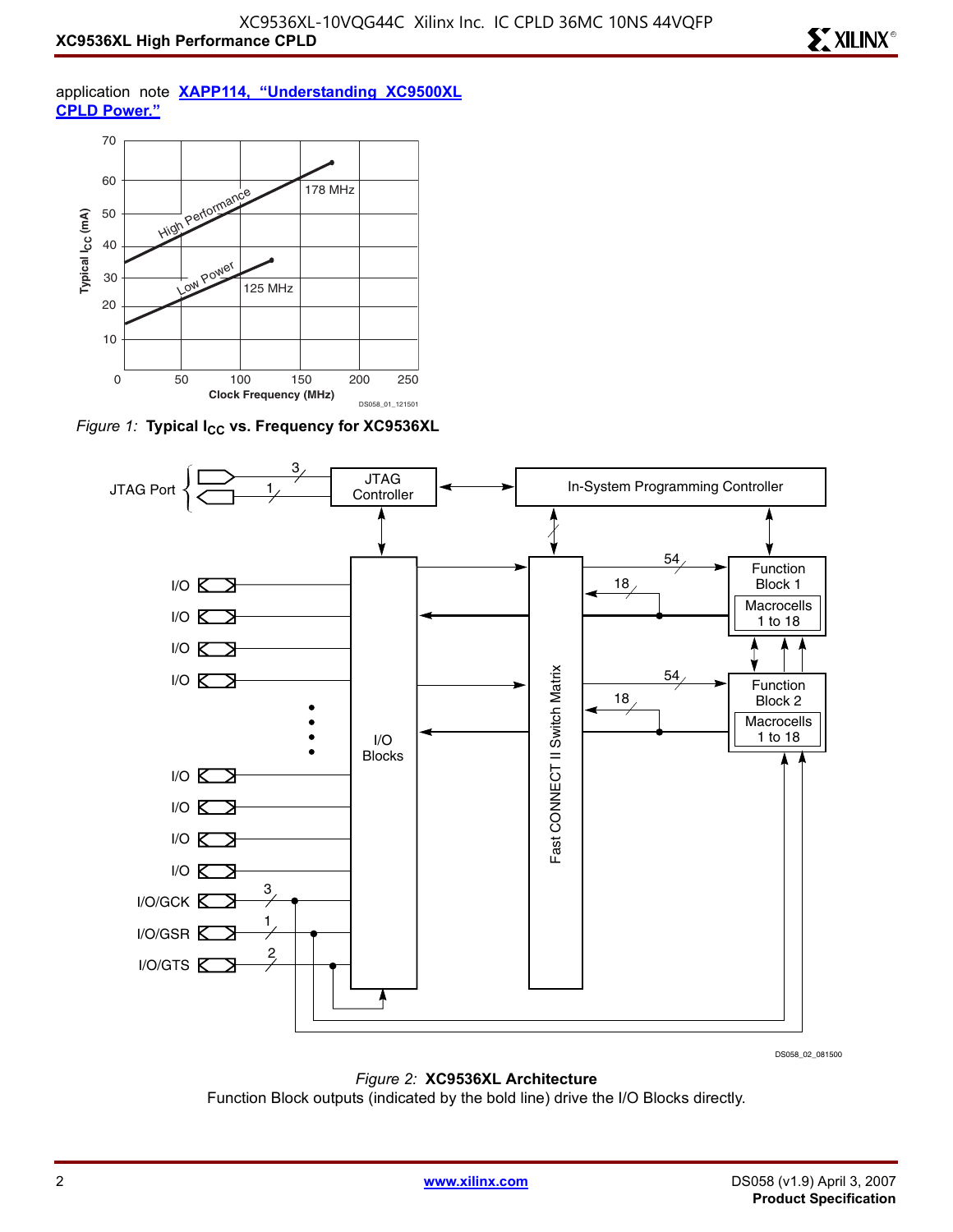#### **Absolute Maximum Ratings(2)**

| Symbol                      | <b>Description</b>                               | Value           | <b>Units</b> |
|-----------------------------|--------------------------------------------------|-----------------|--------------|
| $V_{\rm CC}$                | Supply voltage relative to GND                   | $-0.5$ to 4.0   |              |
| $V_{\mathsf{IN}}$           | Input voltage relative to GND <sup>(1)</sup>     | $-0.5$ to 5.5   |              |
| $\rm V_{TS}$                | Voltage applied to 3-state output <sup>(1)</sup> | $-0.5$ to 5.5   |              |
| $\mathsf{T}_{\textsf{STG}}$ | Storage temperature (ambient) $(3)$              | $-65$ to $+150$ | °Ω           |
|                             | Junction temperature                             | $+150$          | °C           |

**Notes:** 

1. Maximum DC undershoot below GND must be limited to either 0.5V or 10 mA, whichever is easier to achieve. During transitions, the device pins may undershoot to –2.0 V or overshoot to +7.0V, provided this over- or undershoot lasts less than 10 ns and with the forcing current being limited to 200 mA. External I/O voltage may not exceed V $_{\rm CCINT}$  by 4.0V.

2. Stresses beyond those listed under Absolute Maximum Ratings may cause permanent damage to the device. These are stress ratings only, and functional operation of the device at these or any other conditions beyond those listed under Operating Conditions is not implied. Exposure to Absolute Maximum Ratings conditions for extended periods of time may affect device reliability.

3. For soldering guidelines and thermal considerations, see the [Device Packaging](http://www.xilinx.com/xlnx/xweb/xil_publications_index.jsp?category=Package+Drawings) information on the Xilinx website. For Pb-free packages, see [XAPP427](http://direct.xilinx.com/bvdocs/appnotes/xapp427.pdf).

#### **Recommended Operation Conditions**

| Symbol                   | <b>Parameter</b>                                     | Min                                                      | Max | <b>Units</b>       |  |
|--------------------------|------------------------------------------------------|----------------------------------------------------------|-----|--------------------|--|
| <b>V<sub>CCINT</sub></b> | Supply voltage for internal logic                    | Commercial $T_A = 0$ <sup>o</sup> C to 70 <sup>o</sup> C | 3.0 | 3.6                |  |
|                          | and input buffers                                    | 3.0                                                      | 3.6 |                    |  |
| V <sub>CCIO</sub>        | Supply voltage for output drivers for 3.3V operation | 3.0                                                      | 3.6 |                    |  |
|                          | Supply voltage for output drivers for 2.5V operation | 2.3                                                      | 2.7 |                    |  |
| $V_{IL}$                 | Low-level input voltage                              |                                                          | 0   | 0.80               |  |
| $V_{\text{IH}}$          | High-level input voltage                             | 2.0                                                      | 5.5 |                    |  |
| $V_{\rm O}$              | Output voltage                                       |                                                          | 0   | $\rm v_{\rm ccio}$ |  |

#### **Quality and Reliability Characteristics**

| Symbol           | <b>Parameter</b>                 | Min    | Max | <b>Units</b> |
|------------------|----------------------------------|--------|-----|--------------|
| DR <sup>I</sup>  | Data Retention                   | 20     |     | Years        |
| $N_{PE}$         | Program/Erase Cycles (Endurance) | 10.000 |     | Cycles       |
| <sup>V</sup> ESD | Electrostatic Discharge (ESD)    | 2.000  |     | Volts        |

#### **DC Characteristic Over Recommended Operating Conditions**

| Symbol       | <b>Parameter</b>                                     | <b>Test Conditions</b>                                      | Min                   | <b>Max</b> | <b>Units</b> |
|--------------|------------------------------------------------------|-------------------------------------------------------------|-----------------------|------------|--------------|
| $V_{OH}$     | Output high voltage for 3.3V outputs                 | $I_{OH} = -4.0$ mA                                          | 2.4                   |            | V            |
|              | Output high voltage for 2.5V outputs                 | $I_{OH} = -500 \mu A$                                       | 90% V <sub>CCIO</sub> |            | V            |
| $V_{OL}$     | Output low voltage for 3.3V outputs                  | $I_{OL} = 8.0$ mA                                           |                       | 0.4        | V            |
|              | Output low voltage for 2.5V outputs                  | $I_{OL}$ = 500 $\mu$ A                                      |                       | 0.4        | V            |
| ŀμ           | Input leakage current                                | $V_{CC}$ = Max; $V_{IN}$ = GND or $V_{CC}$                  |                       | ±10        | μA           |
| ЧH.          | I/O high-Z leakage current                           | $V_{CC}$ = Max; $V_{IN}$ = GND or $V_{CC}$                  |                       | ±10        | μA           |
| ŀщ           | I/O high-Z leakage current                           | $V_{CC}$ = Max; $V_{CCIO}$ = Max;<br>$V_{IN}$ = GND or 3.6V |                       | ±10        | μA           |
|              |                                                      | $V_{\rm CC}$ Min < $V_{\rm IN}$ < 5.5V                      |                       | ±50        | μA           |
| $C_{IN}$     | I/O capacitance                                      | $V_{IN}$ = GND; f = 1.0 MHz                                 |                       | 10         | pF           |
| $I_{\rm CC}$ | Operating supply current<br>(low power mode, active) | $V_{IN}$ = GND, No load; $f = 1.0$ MHz                      | 10 (Typical)          |            | mA           |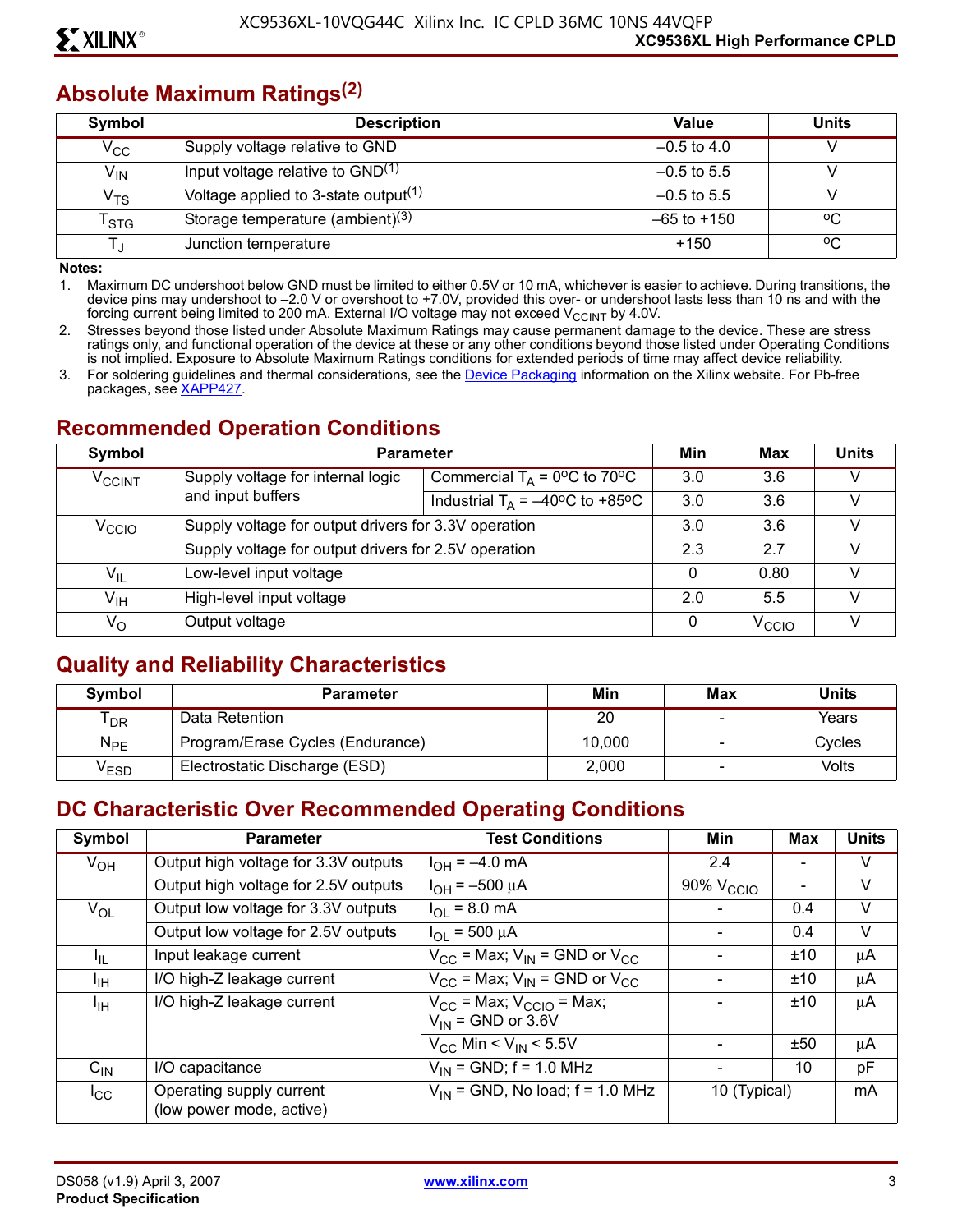#### **AC Characteristics**

|                             |                                                     |                              | XC9536XL-5               |                              | XC9536XL-7                   | XC9536XL-10              |                          |              |
|-----------------------------|-----------------------------------------------------|------------------------------|--------------------------|------------------------------|------------------------------|--------------------------|--------------------------|--------------|
| Symbol                      | <b>Parameter</b>                                    | Min                          | Max                      | Min                          | Max                          | Min                      | <b>Max</b>               | <b>Units</b> |
| ${\mathsf T}_{\mathsf{PD}}$ | I/O to output valid                                 | $\blacksquare$               | 5.0                      | $\overline{\phantom{0}}$     | 7.5                          | $\overline{\phantom{a}}$ | 10.0                     | ns           |
| $\mathsf{T}_{\mathsf{SU}}$  | I/O setup time before GCK                           | 3.7                          | $\overline{\phantom{a}}$ | 4.8                          | $\qquad \qquad \blacksquare$ | 6.5                      | $\blacksquare$           | ns           |
| Tн                          | I/O hold time after GCK                             | $\mathbf 0$                  |                          | $\mathbf 0$                  | $\overline{\phantom{0}}$     | 0                        | $\overline{\phantom{a}}$ | ns           |
| $\mathsf{T}_{\mathsf{CO}}$  | GCK to output valid                                 | $\overline{\phantom{a}}$     | 3.5                      | $\overline{\phantom{0}}$     | 4.5                          | $\blacksquare$           | 5.8                      | ns           |
| f <sub>SYSTEM</sub>         | Multiple FB internal operating frequency            | Ξ.                           | 178.6                    | $\overline{\phantom{0}}$     | 125                          | $\blacksquare$           | 100                      | <b>MHz</b>   |
| $T_{PSU}$                   | I/O setup time before p-term clock input            | 1.7                          |                          | 1.6                          | $\overline{\phantom{0}}$     | 2.1                      |                          | ns           |
| $T_{PH}$                    | I/O hold time after p-term clock input              | 2.0                          |                          | 3.2                          | $\overline{\phantom{0}}$     | 4.4                      | $\blacksquare$           | ns           |
| T <sub>PCO</sub>            | P-term clock output valid                           | $\qquad \qquad \blacksquare$ | 5.5                      |                              | 7.7                          | $\overline{\phantom{a}}$ | 10.2                     | ns           |
| $T_{OE}$                    | GTS to output valid                                 | $\overline{\phantom{0}}$     | 4.0                      | $\overline{\phantom{0}}$     | 5.0                          | $\blacksquare$           | 7.0                      | ns           |
| $T_{OD}$                    | GTS to output disable                               | -                            | 4.0                      | $\overline{\phantom{0}}$     | 5.0                          | $\blacksquare$           | 7.0                      | ns           |
| $T_{\mathsf{POE}}$          | Product term OE to output enabled                   | $\qquad \qquad \blacksquare$ | 7.0                      | $\qquad \qquad \blacksquare$ | 9.5                          | $\overline{\phantom{a}}$ | 11.0                     | ns           |
| $T_{\mathsf{POD}}$          | Product term OE to output disabled                  | ۰                            | 7.0                      | $\overline{\phantom{0}}$     | 9.5                          | $\blacksquare$           | 11.0                     | ns           |
| $T_{AO}$                    | GSR to output valid                                 | $\overline{\phantom{0}}$     | 10.0                     | $\overline{\phantom{0}}$     | 12.0                         | $\overline{\phantom{a}}$ | 14.5                     | ns           |
| $\mathsf{T}_{\mathsf{PAO}}$ | P-term S/R to output valid                          | $\overline{\phantom{a}}$     | 10.5                     | Ξ.                           | 12.6                         | $\overline{\phantom{a}}$ | 15.3                     | ns           |
| $\mathsf{T}_{\mathsf{WLH}}$ | GCK pulse width (High or Low)                       | 2.8                          | $\overline{\phantom{a}}$ | 4.0                          | $\qquad \qquad \blacksquare$ | 4.5                      | $\overline{\phantom{a}}$ | ns           |
| T <sub>APRPW</sub>          | Asynchronous preset/reset pulse width (High or Low) | 5.0                          | $\overline{\phantom{a}}$ | 6.5                          | $\overline{\phantom{0}}$     | 7.0                      | $\overline{\phantom{a}}$ | ns           |
| $\mathsf{T}_{\mathsf{PLH}}$ | P-term clock pulse width (High or Low)              | 5.0                          | $\overline{\phantom{a}}$ | 6.5                          | $\overline{\phantom{0}}$     | 7.0                      | $\overline{\phantom{a}}$ | ns           |



| Output Type | V <sub>CCIO</sub> | $\mathsf{v}_{\texttt{TEST}}$ | R,           | R2           | Сı    |  |
|-------------|-------------------|------------------------------|--------------|--------------|-------|--|
|             | 3.3V              | 3.3V                         | 320 $\Omega$ | 360 $\Omega$ | 35 pF |  |
|             | 2.5V              | 2.5V                         | 250 $\Omega$ | 660 $\Omega$ | 35 pF |  |

*Figure 3:* **AC Load Circuit**

DS058\_03\_081500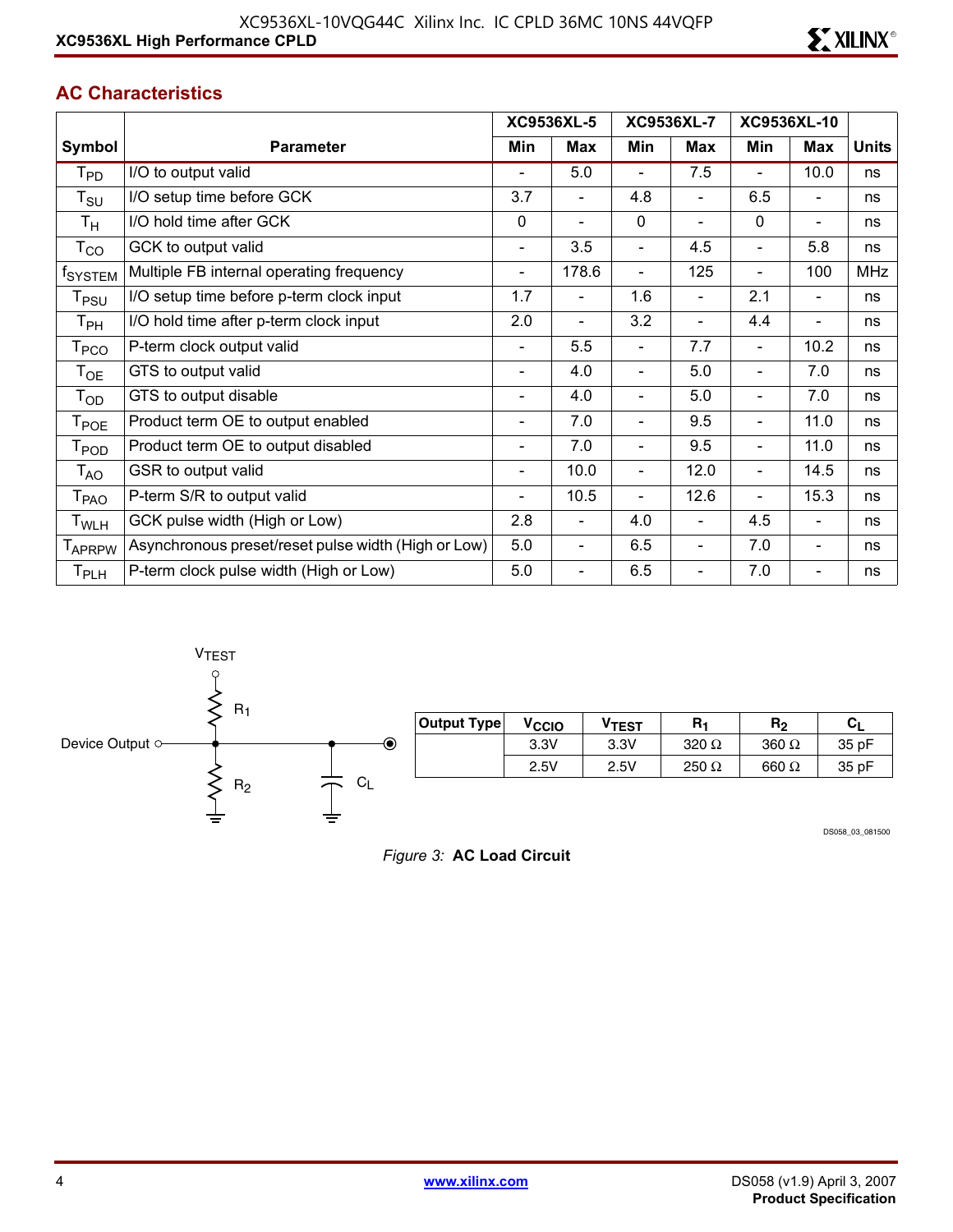## **Internal Timing Parameters**

|                              |                                                   |                   | <b>XC9536XL-5</b>   | XC9536XL-7          |                | XC9536XL-10              |                          |              |
|------------------------------|---------------------------------------------------|-------------------|---------------------|---------------------|----------------|--------------------------|--------------------------|--------------|
| <b>Symbol</b>                | <b>Parameter</b>                                  | Min               | <b>Max</b>          | Min                 | <b>Max</b>     | Min                      | <b>Max</b>               | <b>Units</b> |
| <b>Buffer Delays</b>         |                                                   |                   |                     |                     |                |                          |                          |              |
| $T_{IN}$                     | Input buffer delay                                | $\blacksquare$    | 1.5                 | $\bar{\phantom{a}}$ | 2.3            | $\blacksquare$           | 3.5                      | ns           |
| $T_{GCK}$                    | GCK buffer delay                                  | $\blacksquare$    | 1.1                 | $\blacksquare$      | 1.5            | $\blacksquare$           | 1.8                      | ns           |
| $T_{\text{GSR}}$             | GSR buffer delay                                  | ä,                | 2.0                 | $\blacksquare$      | 3.1            | $\blacksquare$           | 4.5                      | ns           |
| T <sub>GTS</sub>             | GTS buffer delay                                  | $\blacksquare$    | 4.0                 | $\blacksquare$      | 5.0            | $\overline{\phantom{a}}$ | 7.0                      | ns           |
| $T_{\text{OUT}}$             | Output buffer delay                               | $\qquad \qquad -$ | 2.0                 | $\blacksquare$      | 2.5            |                          | 3.0                      | ns           |
| $T_{EN}$                     | Output buffer enable/disable delay                | $\blacksquare$    | $\mathbf 0$         | $\overline{a}$      | 0              | $\blacksquare$           | $\mathbf 0$              | ns           |
|                              | <b>Product Term Control Delays</b>                |                   |                     |                     |                |                          |                          |              |
| <b>T</b> <sub>PTCK</sub>     | Product term clock delay                          | $\overline{a}$    | 1.6                 | $\blacksquare$      | 2.4            | $\blacksquare$           | 2.7                      | ns           |
| $T_{\footnotesize \rm PTSR}$ | Product term set/reset delay                      | $\blacksquare$    | 1.0                 | $\blacksquare$      | 1.4            | $\overline{\phantom{a}}$ | 1.8                      | ns           |
| <b>TPTTS</b>                 | Product term 3-state delay                        | $\blacksquare$    | 5.5                 | $\blacksquare$      | 7.2            | $\blacksquare$           | 7.5                      | ns           |
|                              | <b>Internal Register and Combinatorial Delays</b> |                   |                     |                     |                |                          |                          |              |
| $\mathsf{T}_{\mathsf{PDI}}$  | Combinatorial logic propagation delay             | $\overline{a}$    | 0.5                 | $\blacksquare$      | 1.3            | $\blacksquare$           | 1.7                      | ns           |
| $T_{\rm SUI}$                | Register setup time                               | 2.3               | $\bar{\phantom{a}}$ | 2.6                 | $\overline{a}$ | 3.0                      | $\overline{a}$           | ns           |
| $T_{\rm HI}$                 | Register hold time                                | 1.4               | $\blacksquare$      | 2.2                 | ä,             | 3.5                      | $\blacksquare$           | ns           |
| $T_{ECSU}$                   | Register clock enable setup time                  | 2.3               | $\blacksquare$      | 2.6                 | ÷,             | 3.0                      | $\overline{\phantom{0}}$ | ns           |
| T <sub>ECHO</sub>            | Register clock enable hold time                   | 1.4               | $\sim$              | 2.2                 | L.             | 3.5                      | $\blacksquare$           | ns           |
| $T_{COI}$                    | Register clock to output valid time               | $\blacksquare$    | 0.4                 | $\blacksquare$      | 0.5            | $\blacksquare$           | 1.0                      | ns           |
| $T_{AOI}$                    | Register async. S/R to output delay               | $\overline{a}$    | 6.0                 | $\overline{a}$      | 6.4            |                          | 7.0                      | ns           |
| T <sub>RAI</sub>             | Register async. S/R recover before clock          | 5.0               |                     | 7.5                 |                | 10.0                     |                          | ns           |
| $T_{LOGI}$                   | Internal logic delay                              | $\blacksquare$    | 1.0                 | $\blacksquare$      | 1.4            |                          | 1.8                      | ns           |
| T <sub>LOGILP</sub>          | Internal low power logic delay                    | $\blacksquare$    | 5.0                 | $\blacksquare$      | 6.4            | $\blacksquare$           | 7.3                      | ns           |
|                              | <b>Feedback Delays</b>                            |                   |                     |                     |                |                          |                          |              |
| $T_F$                        | Fast CONNECT II feedback delay                    | $\overline{a}$    | 1.9                 | ä,                  | 3.5            | $\frac{1}{2}$            | 4.2                      | ns           |
| <b>Time Adders</b>           |                                                   |                   |                     |                     |                |                          |                          |              |
| $T_{\sf PTA}$                | Incremental product term allocator delay          | $\blacksquare$    | 0.7                 | $\blacksquare$      | 0.8            | $\blacksquare$           | 1.0                      | ns           |
| <b>T</b> <sub>SLEW</sub>     | Slew-rate limited delay                           | $\blacksquare$    | 3.0                 | $\blacksquare$      | 4.0            | $\blacksquare$           | 4.5                      | ns           |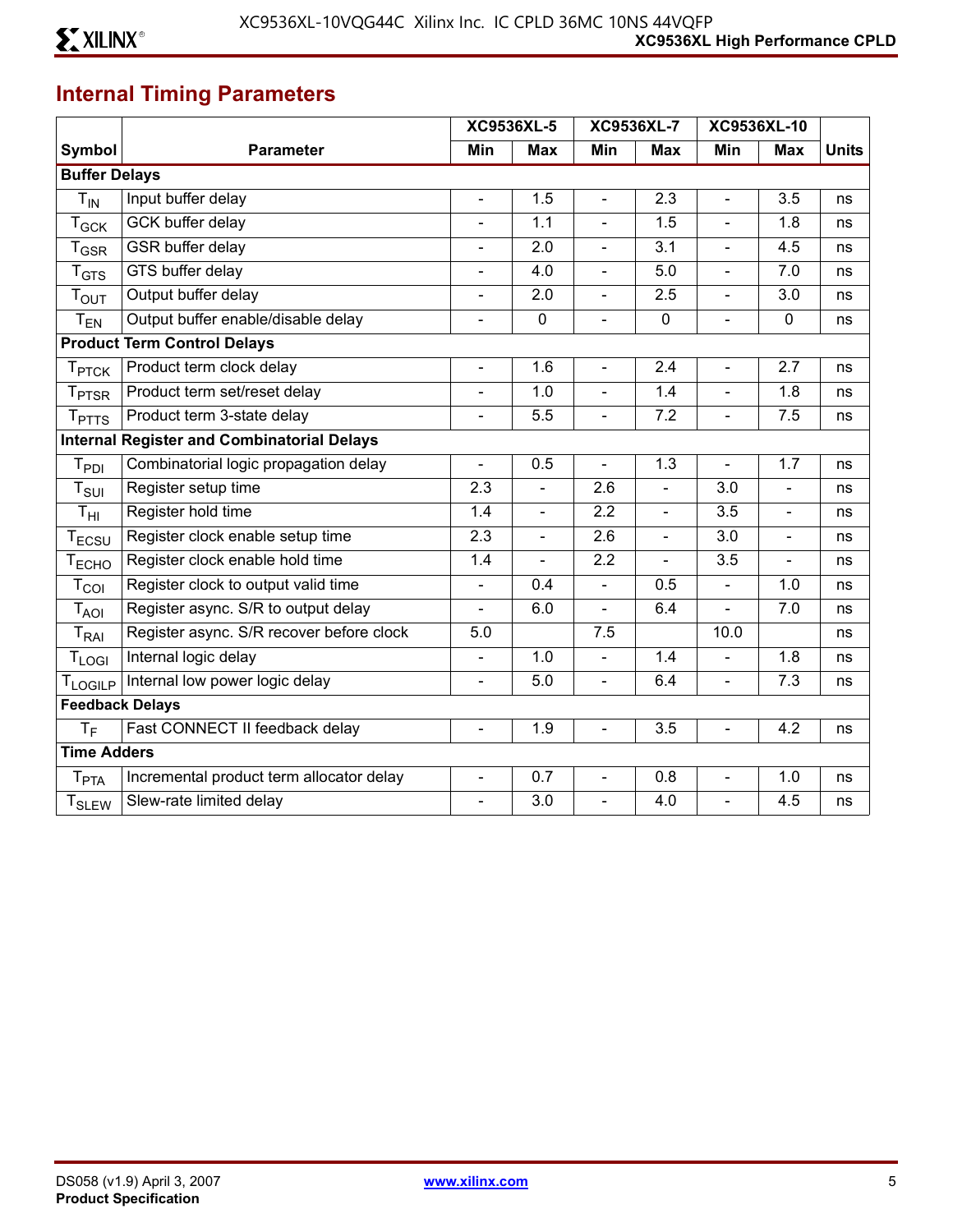## **XC9536XL I/O Pins(2)**

| <b>Function</b><br><b>Block</b> | Macro-<br>cell | <b>PC44</b>              | <b>VQ44</b>              | <b>CS48</b>    | <b>VQ64</b> | <b>BScan</b><br>Order | <b>Function</b><br><b>Block</b> | Macro-<br>cell | <b>PC44</b> | <b>VQ44</b> | <b>CS48</b>    | <b>VQ64</b>    | <b>BScan</b><br>Order |
|---------------------------------|----------------|--------------------------|--------------------------|----------------|-------------|-----------------------|---------------------------------|----------------|-------------|-------------|----------------|----------------|-----------------------|
| 1                               | 1              | $\overline{2}$           | 40                       | D <sub>6</sub> | 9           | 105                   | $\overline{2}$                  | 1              | 1           | 39          | D7             | 8              | 51                    |
| 1                               | $\overline{2}$ | 3                        | 41                       | C <sub>7</sub> | 10          | 102                   | $\overline{2}$                  | $\overline{2}$ | 44          | 38          | E <sub>5</sub> | $\overline{7}$ | 48                    |
| 1                               | 3              | 5(1)                     | $43^{(1)}$               | $B7^{(1)}$     | $15^{(1)}$  | 99                    | $\overline{2}$                  | 3              | $42^{(1)}$  | $36^{(1)}$  | $E6^{(1)}$     | 5(1)           | 45                    |
|                                 | 4              | 4                        | 42                       | C <sub>6</sub> | 11          | 96                    | $\overline{2}$                  | 4              | 43          | 37          | E7             | 6              | 42                    |
| 1                               | 5              | 6(1)                     | 44(1)                    | $B6^{(1)}$     | $16^{(1)}$  | 93                    | $\overline{2}$                  | 5              | $40^{(1)}$  | $34^{(1)}$  | $F6^{(1)}$     | $2^{(1)}$      | 39                    |
| 1                               | 6              | 8                        | $\overline{2}$           | A6             | 19          | 90                    | $\overline{2}$                  | 6              | $39^{(1)}$  | $33^{(1)}$  | $G7^{(1)}$     | $64^{(1)}$     | 36                    |
| 1                               | $\overline{7}$ | 7(1)                     | 1(1)                     | $A7^{(1)}$     | $17^{(1)}$  | 87                    | $\overline{2}$                  | $\overline{7}$ | 38          | 32          | G <sub>6</sub> | 63             | 33                    |
| 1                               | 8              | 9                        | 3                        | C <sub>5</sub> | 20          | 84                    | $\overline{2}$                  | 8              | 37          | 31          | F <sub>5</sub> | 62             | 30                    |
| 1                               | 9              | 11                       | 5                        | B <sub>5</sub> | 22          | 81                    | $\overline{2}$                  | 9              | 36          | 30          | G <sub>5</sub> | 61             | 27                    |
| 1                               | 10             | 12                       | 6                        | A4             | 24          | 78                    | $\overline{2}$                  | 10             | 35          | 29          | F4             | 60             | 24                    |
| 1                               | 11             | 13                       | 7                        | <b>B4</b>      | 25          | 75                    | $\overline{2}$                  | 11             | 34          | 28          | G4             | 57             | 21                    |
|                                 | 12             | 14                       | 8                        | A <sub>3</sub> | 27          | 72                    | $\overline{2}$                  | 12             | 33          | 27          | E <sub>3</sub> | 56             | 18                    |
|                                 | 13             | 18                       | 12                       | B <sub>2</sub> | 33          | 69                    | $\overline{2}$                  | 13             | 29          | 23          | F <sub>2</sub> | 50             | 15                    |
| 1                               | 14             | 19                       | 13                       | <b>B1</b>      | 35          | 66                    | $\overline{2}$                  | 14             | 28          | 22          | G <sub>1</sub> | 48             | 12                    |
| 1                               | 15             | 20                       | 14                       | C <sub>2</sub> | 36          | 63                    | $\overline{2}$                  | 15             | 27          | 21          | F <sub>1</sub> | 45             | 9                     |
| 1                               | 16             | 22                       | 16                       | C <sub>3</sub> | 38          | 60                    | $\overline{2}$                  | 16             | 26          | 20          | E <sub>2</sub> | 44             | 6                     |
|                                 | 17             | 24                       | 18                       | D <sub>2</sub> | 42          | 57                    | $\overline{2}$                  | 17             | 25          | 19          | E <sub>1</sub> | 43             | 3                     |
| 1                               | 18             | $\overline{\phantom{a}}$ | $\overline{\phantom{a}}$ | D <sub>3</sub> | 39          | 54                    | $\overline{2}$                  | 18             | -           | -           | E4             | 49             | $\pmb{0}$             |

#### **Notes:**

1. Global control pin.

2. The pin-outs are the same for Pb-free versions of packages.

#### **XC9536XL Global, JTAG and Power Pins(1)**

| <b>Pin Type</b>   | <b>PC44</b>    | <b>VQ44</b> | <b>CS48</b>    | <b>VQ64</b>                                                                |
|-------------------|----------------|-------------|----------------|----------------------------------------------------------------------------|
| I/O/GCK1          | $\overline{5}$ | 43          | B7             | 15                                                                         |
| I/O/GCK2          | 6              | 44          | B <sub>6</sub> | 16                                                                         |
| I/O/GCK3          | $\overline{7}$ | 1           | A7             | 17                                                                         |
| I/O/GTS1          | 42             | 36          | E <sub>6</sub> | 5                                                                          |
| I/O/GTS2          | 40             | 34          | F <sub>6</sub> | $\overline{2}$                                                             |
| I/O/GSR           | 39             | 33          | G7             | 64                                                                         |
| <b>TCK</b>        | 17             | 11          | A1             | 30                                                                         |
| TDI               | 15             | 9           | B <sub>3</sub> | 28                                                                         |
| <b>TDO</b>        | 30             | 24          | G <sub>2</sub> | 53                                                                         |
| <b>TMS</b>        | 16             | 10          | A <sub>2</sub> | 29                                                                         |
| $V_{CClNT}$ 3.3V  | 21, 41         | 15, 35      | C1, F7         | 3, 37                                                                      |
| $VCCIO$ 2.5V/3.3V | 32             | 26          | G <sub>3</sub> | 55                                                                         |
| <b>GND</b>        | 10, 23, 31     | 4, 17, 25   | A5, D1, F3     | 21, 41, 54                                                                 |
| No Connects       |                |             | C4, D4         | 1, 4, 12, 13, 14, 18,<br>23, 26, 31, 32, 34, 40,<br>46, 47, 51, 52, 58, 59 |

#### **Notes:**

1. The pin-outs are the same for Pb-free versions of packages.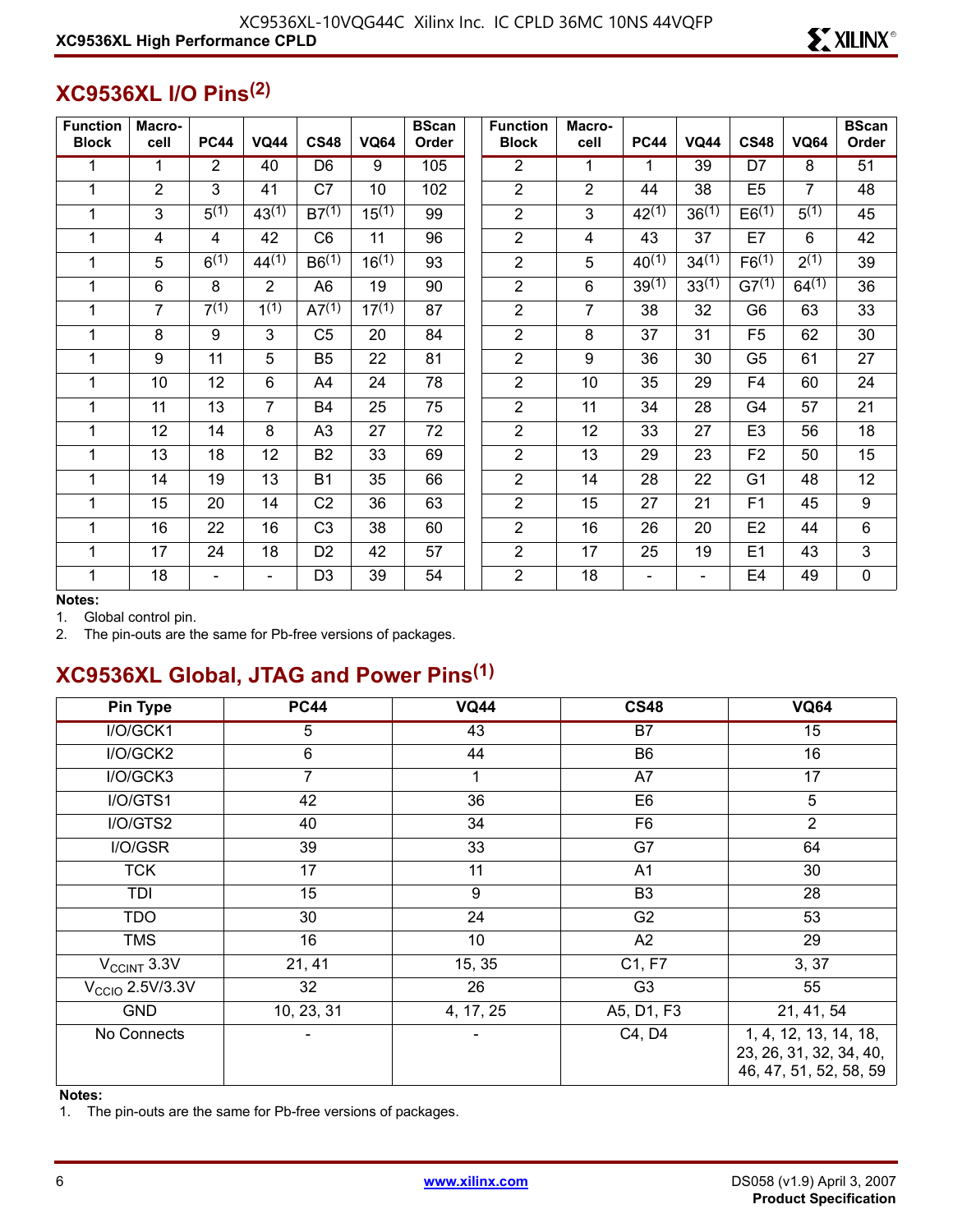### **Device Part Marking and Ordering Combination Information**



#### **Notes:**

Sample package with part marking.

- 1. Due to the small size of chip scale packages, part marking on these packages does not follow the above sample and the complete part number cannot be included in the marking. Part marking on chip scale packages by line:
	- Line  $1 = X$  (Xilinx logo), then truncated part number (no XC), i.e., 95xxxXL.
		- Line  $2$  = Not related to device part number.
		- · Line 3 = Not related to device part number.
		- $\cdot$  Line 4 = Package code, speed, operating temperature, three digits not related to part number. Package codes: C1 = CS48, C2 = CSG48.

| <b>Device Ordering and</b><br><b>Part Marking Number</b> | <b>Speed</b><br>(pin-to-pin<br>delay) | Pkg.<br>Symbol | No. of<br><b>Pins</b> | Package Type                              | <b>Operating</b><br>Range <sup>(1)</sup> |
|----------------------------------------------------------|---------------------------------------|----------------|-----------------------|-------------------------------------------|------------------------------------------|
| XC9536XL-5PC44C                                          | 5 <sub>ns</sub>                       | <b>PC44</b>    | 44-pin                | Plastic Lead Chip Carrier (PLCC)          | C                                        |
| XC9536XL-5VQ44C                                          | 5 <sub>ns</sub>                       | <b>VQ44</b>    | 44-pin                | Quad Flat Pack (VQFP)                     | $\mathsf{C}$                             |
| XC9536XL-5CS48C                                          | 5 <sub>ns</sub>                       | <b>CS48</b>    | 48-ball               | Chip Scale Package (CSP)                  | C                                        |
| XC9536XL-5VQ64C                                          | 5 <sub>ns</sub>                       | <b>VQ64</b>    | 64-pin                | Quad Flat Pack (VQFP)                     | $\mathsf{C}$                             |
| XC9536XL-7PC44C                                          | $7.5$ ns                              | <b>PC44</b>    | 44-pin                | Plastic Lead Chip Carrier (PLCC)          | $\mathsf{C}$                             |
| XC9536XL-7VQ44C                                          | $7.5$ ns                              | <b>VQ44</b>    | 44-pin                | Quad Flat Pack (VQFP)                     | $\mathsf C$                              |
| XC9536XL-7CS48C                                          | $7.5$ ns                              | <b>CS48</b>    | 48-ball               | Chip Scale Package (CSP)                  | $\mathsf{C}$                             |
| XC9536XL-7VQ64C                                          | $7.5$ ns                              | <b>VQ64</b>    | 64-pin                | Quad Flat Pack (VQFP)                     | $\mathsf{C}$                             |
| XC9536XL-7PC44I                                          | $7.5$ ns                              | <b>PC44</b>    | 44-pin                | Plastic Lead Chip Carrier (PLCC)          |                                          |
| XC9536XL-7VQ44I                                          | $7.5$ ns                              | <b>VQ44</b>    | 44-pin                | Quad Flat Pack (VQFP)                     |                                          |
| XC9536XL-7CS48I                                          | $7.5$ ns                              | <b>CS48</b>    | 48-ball               | Chip Scale Package (CSP)                  |                                          |
| XC9536XL-7VQ64I                                          | $7.5$ ns                              | <b>VQ64</b>    | 64-pin                | Quad Flat Pack (VQFP)                     |                                          |
| XC9536XL-10PC44C                                         | 10 <sub>ns</sub>                      | <b>PC44</b>    | 44-pin                | Plastic Lead Chip Carrier (PLCC)          | C                                        |
| XC9536XL-10VQ44C                                         | 10 <sub>ns</sub>                      | <b>VQ44</b>    | 44-pin                | Quad Flat Pack (VQFP)                     | $\mathsf{C}$                             |
| XC9536XL-10CS48C                                         | 10 <sub>ns</sub>                      | <b>CS48</b>    | 48-ball               | Chip Scale Package (CSP)                  | С                                        |
| XC9536XL-10VQ64C                                         | 10 <sub>ns</sub>                      | <b>VQ64</b>    | 64-pin                | Quad Flat Pack (VQFP)                     | C                                        |
| XC9536XL-10PC44I                                         | 10 <sub>ns</sub>                      | <b>PC44</b>    | 44-pin                | Plastic Lead Chip Carrier (PLCC)          |                                          |
| XC9536XL-10VQ44I                                         | 10 <sub>ns</sub>                      | <b>VQ44</b>    | 44-pin                | Quad Flat Pack (VQFP)                     |                                          |
| XC9536XL-10CS48I                                         | 10 <sub>ns</sub>                      | <b>CS48</b>    | 48-ball               | Chip Scale Package (CSP)                  |                                          |
| XC9536XL-10VQ64I                                         | 10 <sub>ns</sub>                      | <b>VQ64</b>    | 64-pin                | Quad Flat Pack (VQFP)                     |                                          |
| XC9536XL-5PCG44C                                         | 5 <sub>ns</sub>                       | PCG44          | 44-pin                | Plastic Lead Chip Carrier (PLCC); Pb-free | $\mathsf{C}$                             |
| XC9536XL-5VQG44C                                         | 5 <sub>ns</sub>                       | VQG44          | 44-pin                | Quad Flat Pack (VQFP); Pb-free            | $\mathsf{C}$                             |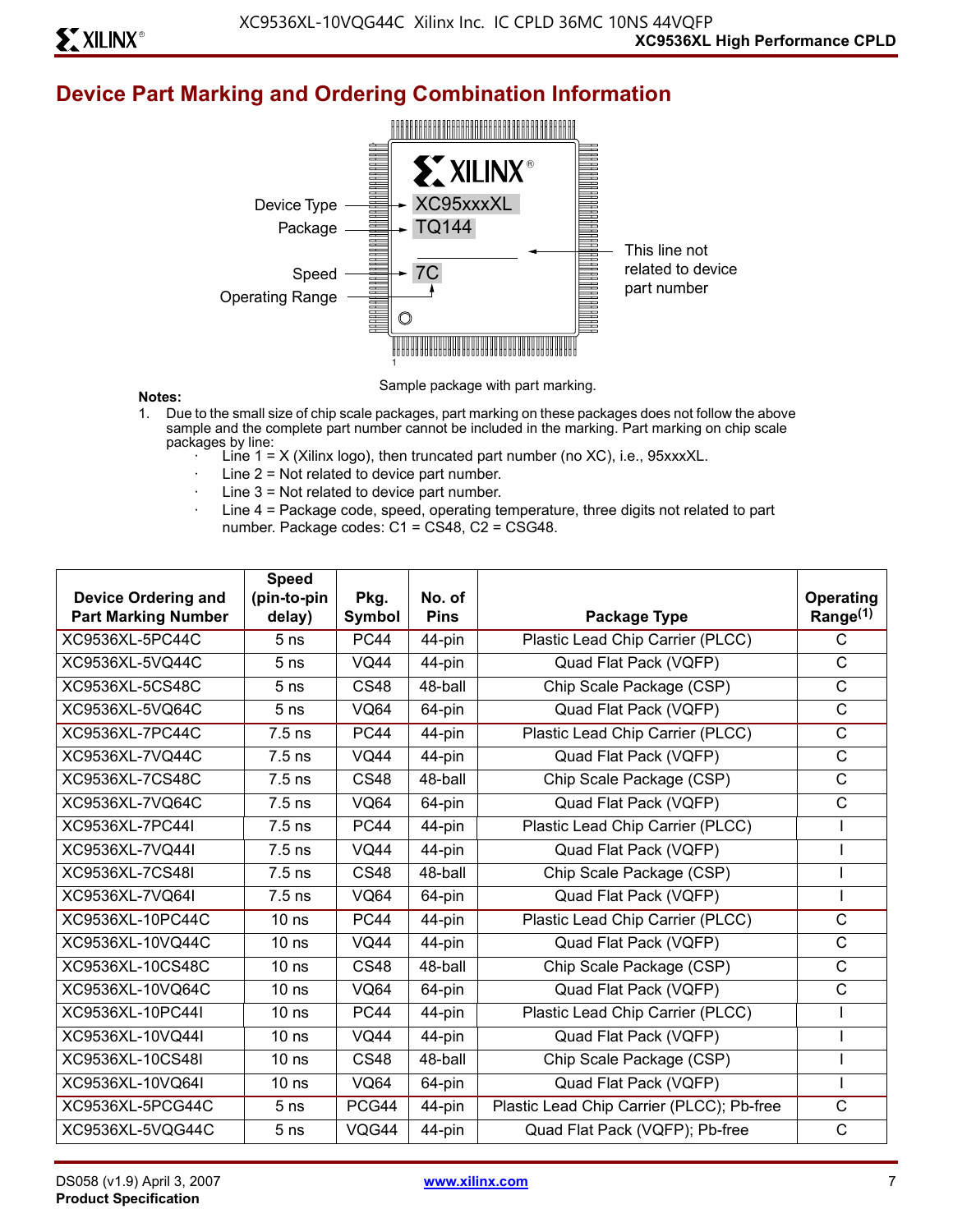| <b>Device Ordering and</b><br><b>Part Marking Number</b> | <b>Speed</b><br>(pin-to-pin<br>delay) | Pkg.<br>Symbol | No. of<br><b>Pins</b> | Package Type                              | Operating<br>Range $(1)$ |
|----------------------------------------------------------|---------------------------------------|----------------|-----------------------|-------------------------------------------|--------------------------|
| XC9536XL-5CSG48C                                         | 5 <sub>ns</sub>                       | CSG48          | 48-ball               | Chip Scale Package (CSP); Pb-free         | C                        |
| XC9536XL-5VQG64C                                         | 5 <sub>ns</sub>                       | VQG64          | 64-pin                | Quad Flat Pack (VQFP); Pb-free            | C                        |
| XC9536XL-7PCG44C                                         | $7.5$ ns                              | PCG44          | 44-pin                | Plastic Lead Chip Carrier (PLCC); Pb-free | C                        |
| XC9536XL-7VQG44C                                         | $7.5$ ns                              | VQG44          | 44-pin                | Quad Flat Pack (VQFP); Pb-free            | C                        |
| XC9536XL-7CSG48C                                         | $7.5$ ns                              | CSG48          | 48-ball               | Chip Scale Package (CSP); Pb-free         | С                        |
| XC9536XL-7VQG64C                                         | $7.5$ ns                              | VQG64          | 64-pin                | Quad Flat Pack (VQFP); Pb-free            | С                        |
| XC9536XL-7PCG44I                                         | $7.5$ ns                              | PCG44          | 44-pin                | Plastic Lead Chip Carrier (PLCC); Pb-free |                          |
| XC9536XL-7VQG44I                                         | $7.5$ ns                              | VQG44          | 44-pin                | Quad Flat Pack (VQFP); Pb-free            |                          |
| XC9536XL-7CSG48I                                         | $7.5$ ns                              | CSG48          | 48-ball               | Chip Scale Package (CSP); Pb-free         |                          |
| XC9536XL-7VQG64I                                         | $7.5$ ns                              | VQG64          | 64-pin                | Quad Flat Pack (VQFP); Pb-free            |                          |
| XC9536XL-10PCG44C                                        | 10 <sub>ns</sub>                      | PCG44          | 44-pin                | Plastic Lead Chip Carrier (PLCC); Pb-free | C                        |
| XC9536XL-10VQG44C                                        | 10 <sub>ns</sub>                      | VQG44          | 44-pin                | Quad Flat Pack (VQFP); Pb-free            | C                        |
| XC9536XL-10CSG48C                                        | 10 <sub>ns</sub>                      | CSG48          | 48-ball               | Chip Scale Package (CSP); Pb-free         | C                        |
| XC9536XL-10VQG64C                                        | 10 <sub>ns</sub>                      | VQG64          | 64-pin                | Quad Flat Pack (VQFP); Pb-free            | C                        |
| XC9536XL-10PCG44I                                        | 10 <sub>ns</sub>                      | PCG44          | 44-pin                | Plastic Lead Chip Carrier (PLCC); Pb-free |                          |
| XC9536XL-10VQG44I                                        | 10 <sub>ns</sub>                      | VQG44          | 44-pin                | Quad Flat Pack (VQFP); Pb-free            |                          |
| XC9536XL-10CSG48I                                        | 10 <sub>ns</sub>                      | CSG48          | 48-ball               | Chip Scale Package (CSP); Pb-free         |                          |
| XC9536XL-10VQG64I                                        | 10 <sub>ns</sub>                      | VQG64          | 64-pin                | Quad Flat Pack (VQFP); Pb-free            |                          |

#### **Notes:**

1. C = Commercial:  $T_A = 0^\circ$  to +70°C; I = Industrial:  $T_A = -40^\circ$  to +85°C.

| Standard Example: XC9536XL -4                             | 144 |
|-----------------------------------------------------------|-----|
| Device -<br>Speed Grade<br>Package Type<br>Number of Pins |     |
| <b>Temperature Range</b>                                  |     |

| -4 | 144 | Pb-Free Example: XC9536XL -4 TQ                                                                                                                                                  |  | 144 |  |
|----|-----|----------------------------------------------------------------------------------------------------------------------------------------------------------------------------------|--|-----|--|
|    |     | Device ——————<br>Speed Grade - The Changes of Speed Grade - The Changes of Speed Grade - The Changes of Speed Speed Speed Speed<br>Package Type ——————<br>$Pb$ -Free $\_\_\_\_\$ |  |     |  |
|    |     | Number of Pins ——                                                                                                                                                                |  |     |  |
|    |     | Temperature Range                                                                                                                                                                |  |     |  |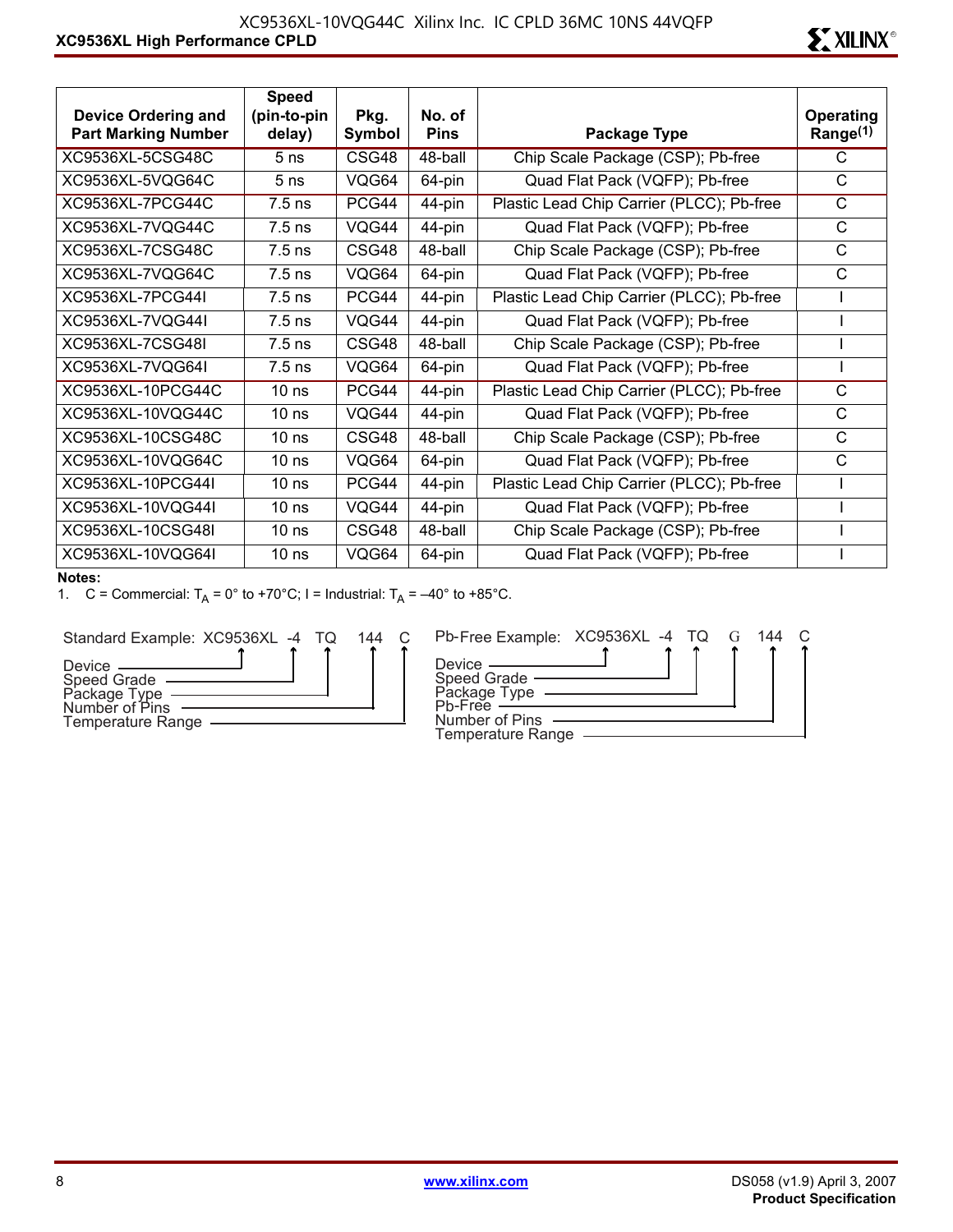#### **Warranty Disclaimer**

THESE PRODUCTS ARE SUBJECT TO THE TERMS OF THE XILINX LIMITED WARRANTY WHICH CAN BE VIEWED AT [http://www.xilinx.com/warranty.htm.](http://www.xilinx.com/warranty.htm) THIS LIMITED WARRANTY DOES NOT EXTEND TO ANY USE OF THE PRODUCTS IN AN APPLICATION OR ENVIRONMENT THAT IS NOT WITHIN THE SPECIFICATIONS STATED ON THE THEN-CURRENT XILINX DATA SHEET FOR THE PRODUCTS. PRODUCTS ARE NOT DESIGNED TO BE FAIL-SAFE AND ARE NOT WARRANTED FOR USE IN APPLICATIONS THAT POSE A RISK OF PHYSICAL HARM OR LOSS OF LIFE. USE OF PRODUCTS IN SUCH APPLICATIONS IS FULLY AT THE RISK OF CUSTOMER SUBJECT TO APPLICABLE LAWS AND REGULATIONS.

#### **Further Reading**

The following Xilinx links go to relevant XC9500XL CPLD documentation, including XAPP111, Using the XC9500XL Timing Model, and XAPP784, Bulletproof CPLD Design Practices. Simply click on the link and scroll down.

**[Data Sheets, Application Notes, and White Papers.](http://www.xilinx.com/xlnx/xweb/xil_publications_display.jsp?sGlobalNavPick=&sSecondaryNavPick=&category=-19216&iLanguageID=1)**

#### **[Packaging](http://www.xilinx.com/xlnx/xweb/xil_publications_index.jsp?sGlobalNavPick=&sSecondaryNavPick=&category=-19166&iLanguageID=1)**

#### **Revision History**

The following table shows the revision history for this document.

| <b>Date</b> | <b>Version</b> | <b>Revision</b>                                                                                                                                                                                 |
|-------------|----------------|-------------------------------------------------------------------------------------------------------------------------------------------------------------------------------------------------|
| 09/28/98    | 1.0            | Initial Xilinx release.                                                                                                                                                                         |
| 08/28/00    | 1.1            | Added VQ44 package.                                                                                                                                                                             |
| 06/20/02    | 1.2            | Updated $I_{\rm CC}$ equation, page 1. Removed -4 device. Added industrial availability to -7<br>device. Added additional $I_{H}$ test conditions and measurements to DC Characteristics table. |
| 06/18/03    | 1.3            | Updated $T_{\text{SOI}}$ from 260 to 220 °C. Added Device Part Marking and updated Ordering<br>Information.                                                                                     |
| 08/21/03    | 1.4            | Updated Package Device Marking Pin 1 orientation.                                                                                                                                               |
| 07/15/04    | 1.5            | Added Pb-free documentation                                                                                                                                                                     |
| 09/15/04    | 1.6            | Added T <sub>APRPW</sub> specification to AC Characteristics.                                                                                                                                   |
| 07/15/05    | 1.7            | Move to Product Specification                                                                                                                                                                   |
| 03/22/06    | 1.8            | Add Warranty Disclaimer.                                                                                                                                                                        |
| 04/03/07    | 1.9            | Add programming temperature range warning on page 1.                                                                                                                                            |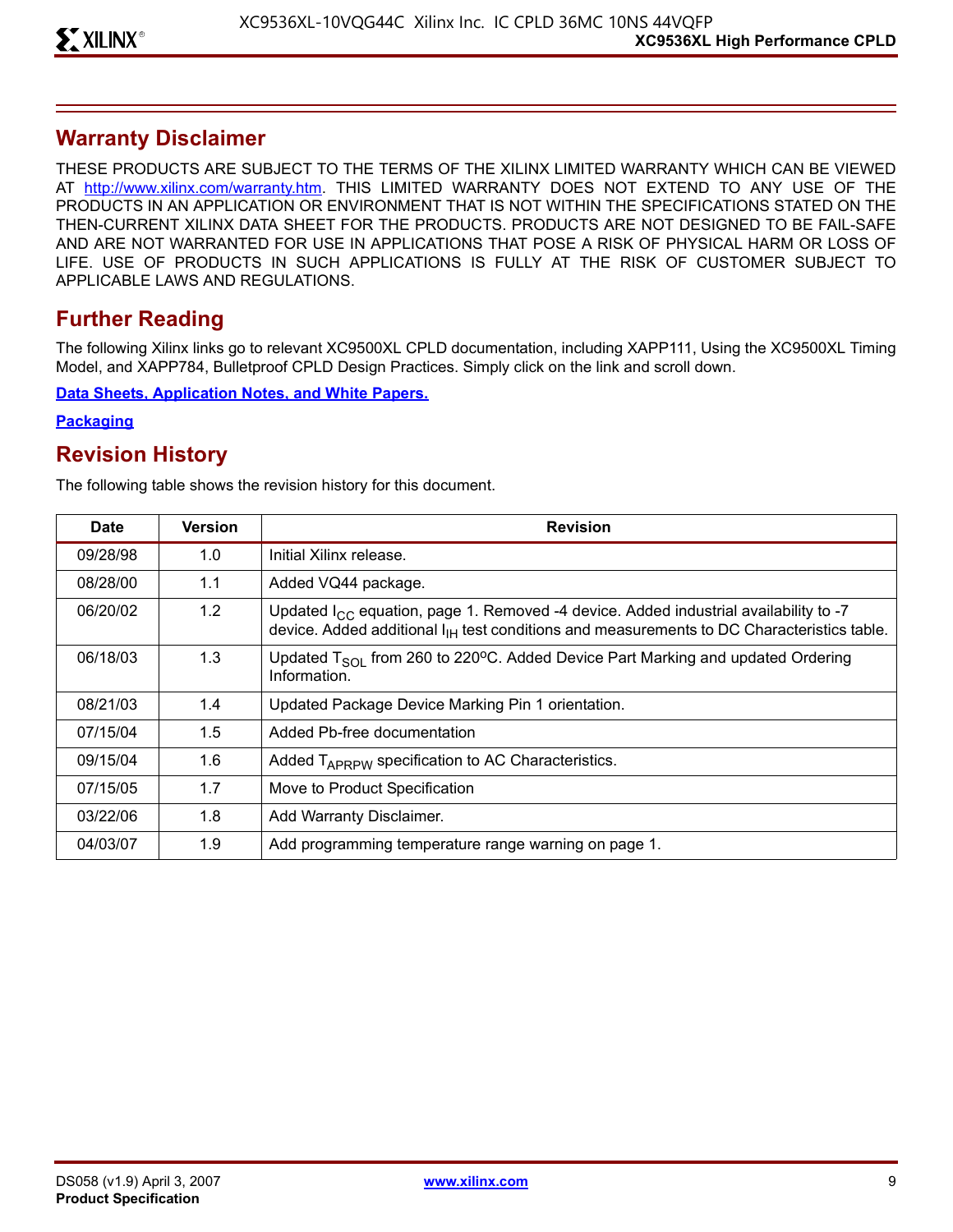